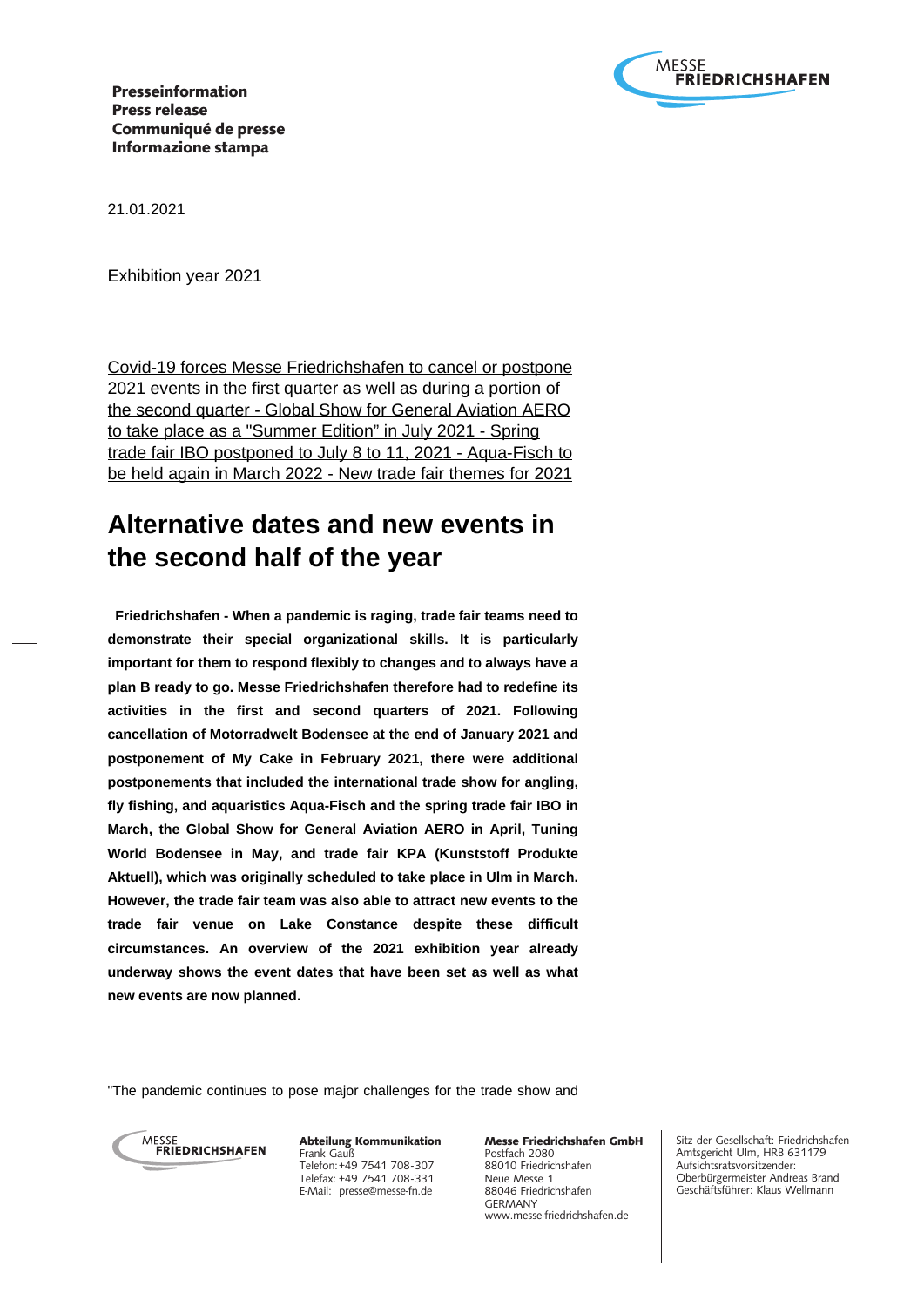

event industry this year, unfortunately ensuring that even more events will not be able to be held as planned in 2021. After carefully weighing numerous factors, including the seasonal peaks of the respective markets, overlapping dates, and venue availability, alternative concepts that were developed in advance are now coming into play, especially in regard to spring trade fairs," explains Klaus Wellmann, Managing Director of Messe Friedrichshafen. "We are confident that we will see a more successful event year in 2021 compared to 2020, not only due to the start of coronavirus immunization but also because we will be hosting numerous leading trade shows and even a wide variety of new events starting in the second half of the year."

### **March 2021**

### **Aqua-Fisch postponed to March 4 to 6, 2022**

The international tradeshow for angling, fly fishing, and aquatics Aqua-Fisch cannot be held as planned from March 5 to 7, 2021, and will be rescheduled to take place from March 4 to 6, 2022. This is due to exhibitor uncertainties in regard to Covid-19, with participation in the fair presently out of the question for a large portion of the exhibitors.

### **Trade fair KPA one year later**

Messe Friedrichshafen has been forced to postpone the "KPA - Kunststoff Produkte Aktuell" trade fair until next year. It was originally scheduled to take place at the Ulm Exhibition Center on March 23 and 24, 2021. The trade fair team from Lake Constance had taken over this regional industry platform for plastics processing from Carl Hanser Verlag in Munich at the beginning of October 2020.

### **May 2021**

#### **Velo Berlin**

In early May, VELOBerlin will kick off the new 2021 bike season as the key event on the European calendar of events that cater to the cycling public. To ensure safe implementation, the entire fair will be relocated to the outside areas of Tempelhof Airport. The venue will also be expanded to include exhibitor booths and be moved to the weekend time slot of May 8 and 9, 2021.

### **Tuning World Bodensee suspended in 2021**

Due to the current situation, Tuning World Bodensee 2021 will not be able to take place. The event thrives as an event and showroom for enthusiasts, as



Abteilung Kommunikation Frank Gauß Telefon: +49 7541 708-307 Telefax: +49 7541 708-331 E-Mail: presse@messe-fn.de

Messe Friedrichshafen GmbH Postfach 2080 88010 Friedrichshafen Neue Messe 1 88046 Friedrichshafen GERMANY www.messe-friedrichshafen.de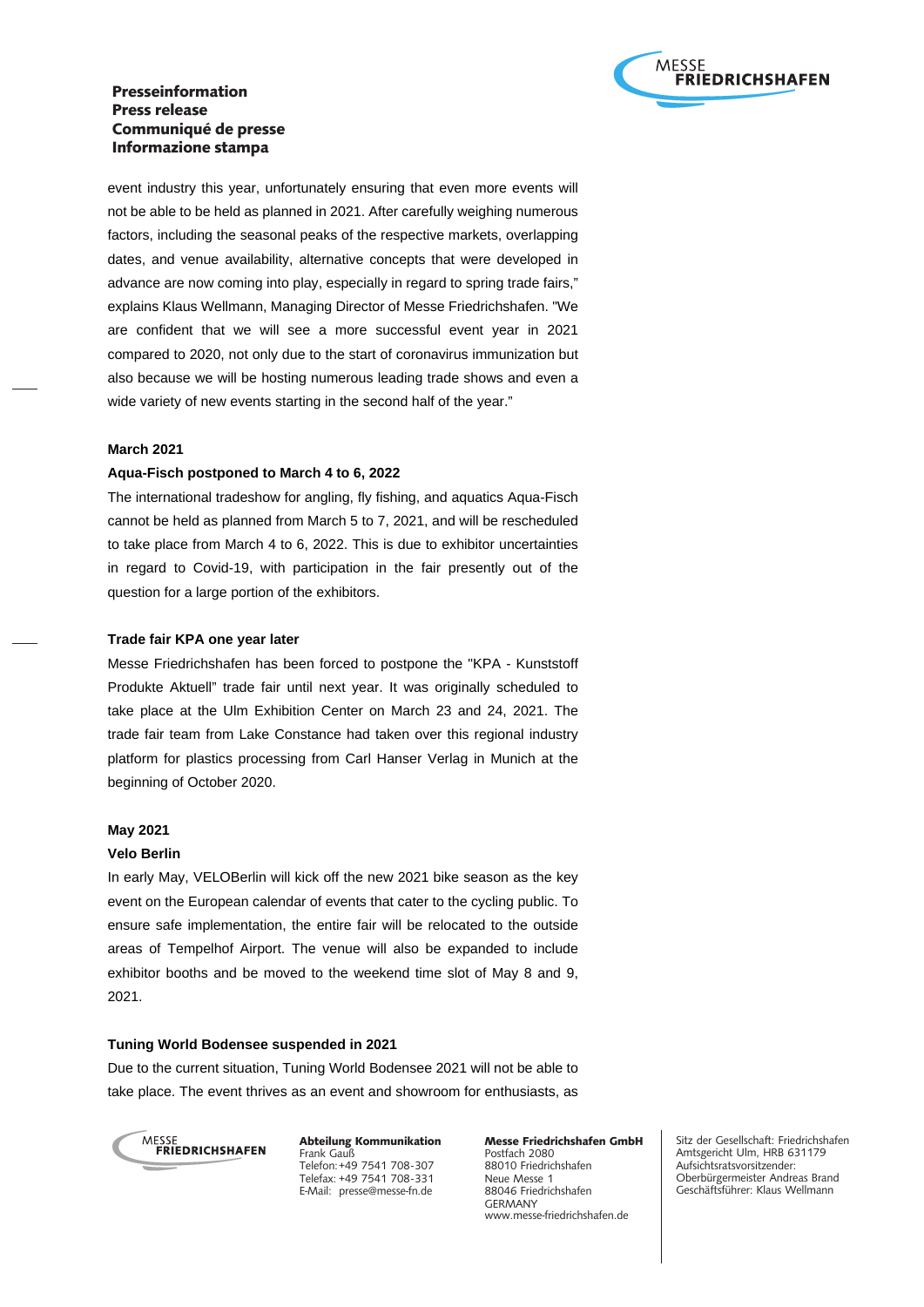

an exhibition with a wide range of opportunities for meeting other people, and as a stomping ground for countless fans of automotive transportation. Like last year, a reunion weekend has been planned for October 2 and 3, 2021, in order to continue to provide a meeting place for participants in the scene. The next Tuning World Bodensee will take place on the exhibition grounds in Friedrichshafen from Thursday, May 26, to Sunday, May 29, 2022.

#### **June 2021**

#### **Baking event postponed**

The coronavirus pandemic is also affecting an event focused on sweet creations: In view of the very high infection numbers, it will not be possible to hold the international exhibition for cake design and creative baking My Cake in early February 2021. The organizers have decided to postpone the international cake event until June 12 and 13, 2021.

# **"Like old times" is the catchphrase for classic car fans and radio operators**

Classic car enthusiasts are getting ready for Motorworld Classic Bodensee, which is to take place from June 18 to 20, 2021. Preparations for the classic mobility trade fair are already underway, with radio amateurs also setting their sights on the Ham Radio date of June 25 to 27, 2021.

### **July 2021**

### **Spring fair IBO to be held in the summer**

In this pandemic era, IBO Project Manager Rolf Hofer and his team are also resorting to plan B: Due to the current Covid-19 situation, spring fair IBO cannot be held as planned from March 17 to 21, 2021; instead, it is being postponed to a new date in July and taking place with a modified concept. The special summer IBO will be hosted at the exhibition center from Thursday, July 8, to Sunday, July 11, 2021. Preference will be given to activities outside, but a portion of the exhibitors will also be offering indoor attractions.

### **AERO South Africa**

Africa's largest trade show for general aviation will be held from July 8 to 10, 2021. The event at Wanderboom National Airport Field is being organized by Messe Friedrichshafen in cooperation with Messe Frankfurt.



Abteilung Kommunikation Frank Gauß Telefon: +49 7541 708-307 Telefax: +49 7541 708-331 E-Mail: presse@messe-fn.de

Messe Friedrichshafen GmbH Postfach 2080 88010 Friedrichshafen Neue Messe 1 88046 Friedrichshafen GERMANY www.messe-friedrichshafen.de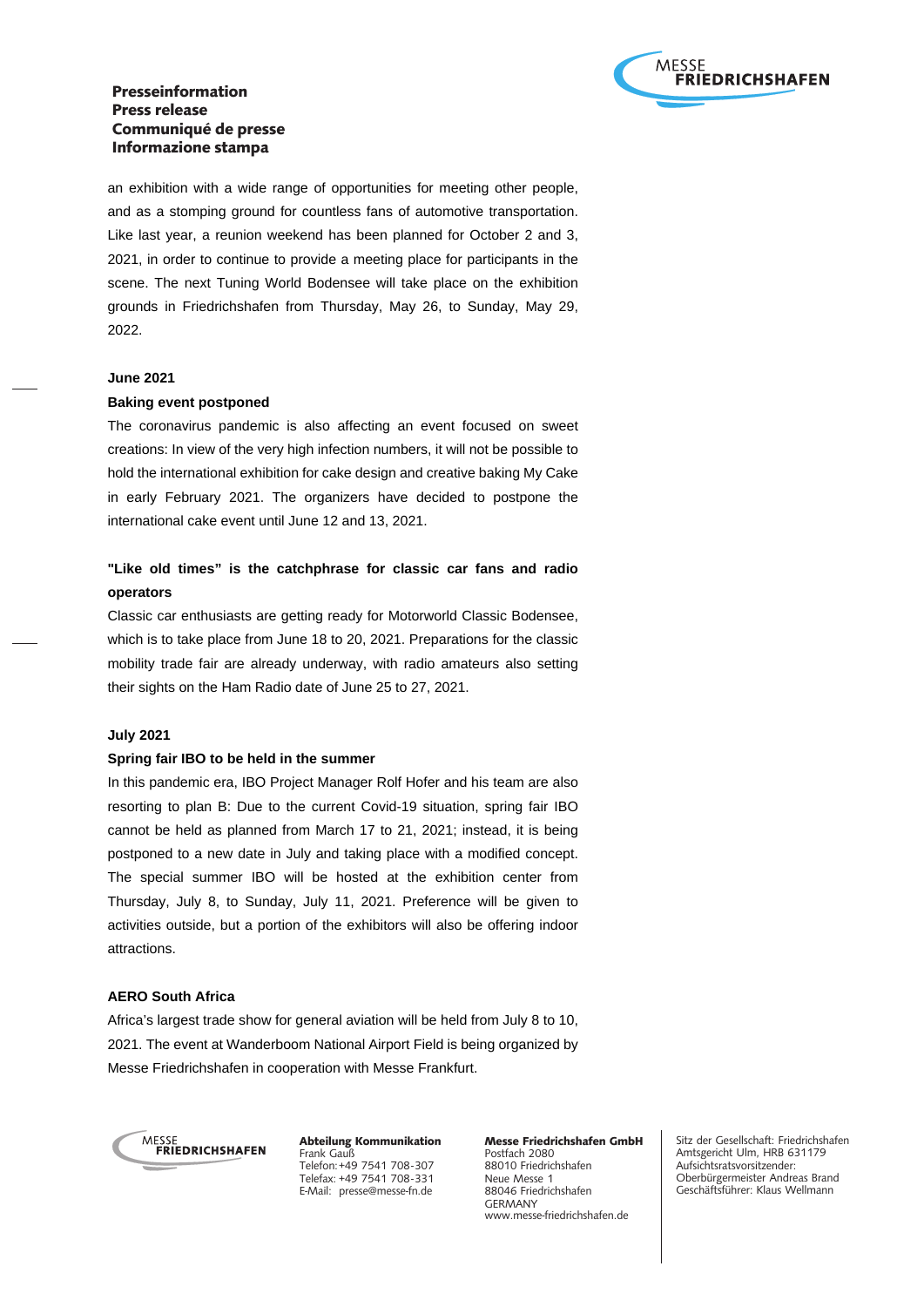

### **AERO**

The Global Show for General Aviation AERO, which was scheduled to take place at the exhibition center from April 21 to 24, 2021, will have to be postponed until July 14 to 17, 2021, due to the renewed lockdown. The very high number of registrations overall and the many positive comments on the AERO encouraged the trade show team to organize a Summer Edition. "We hope that the event takes off without a hitch in July 2021," the AERO team wrote to the exhibitors.

### **A trade fair premiere: EUROBICO from July 24 to 26, 2021**

New and scheduled before the international bicycle fair Eurobike: together with dealer association group BICO, the EUROBIKE organizers will be hosting the "EUROBICO - Order & Preview Show" from July 24 to 26, 2021, as a B2B and media season opener at the exhibition center in Frankfurt.

### **September 2021**

### **EUROBIKE rolls into view**

The global bicycle industry can now make plans to attend a very important trade fair: After the coronavirus situation caused almost all events to be canceled in 2020, Messe Friedrichshafen is paving the way for vital face-toface communication and exchange among the members of the international bike community in 2021. As the most important industry meet-up, the 29th EUROBIKE will be taking place at Lake Constance from Wednesday, September 1, to Saturday, September 4, 2021.

#### **Interboot**

International watersports exhibition Interboot is now slated to take place from September 18 to 26, 2021, offering a wide spectrum of products ranging from sailboats and motorboats to accessories and equipment at the exhibition grounds on Lake Constance.

# **October 2021**

### **An exhibition premiere: AERO ASIA in China for the first time**

From October 28 to 31, AERO ASIA will be celebrating its premiere in China at the Zhuhai Airport Exhibition Center. AERO ASIA is held in annual rotation with Airshow China and is a collaboration between Messe Friedrichshafen and Zhuhai Airshow Company.

### **November 2021**



Abteilung Kommunikation Frank Gauß Telefon: +49 7541 708-307 Telefax: +49 7541 708-331 E-Mail: presse@messe-fn.de

Messe Friedrichshafen GmbH Postfach 2080 88010 Friedrichshafen Neue Messe 1 88046 Friedrichshafen GERMANY www.messe-friedrichshafen.de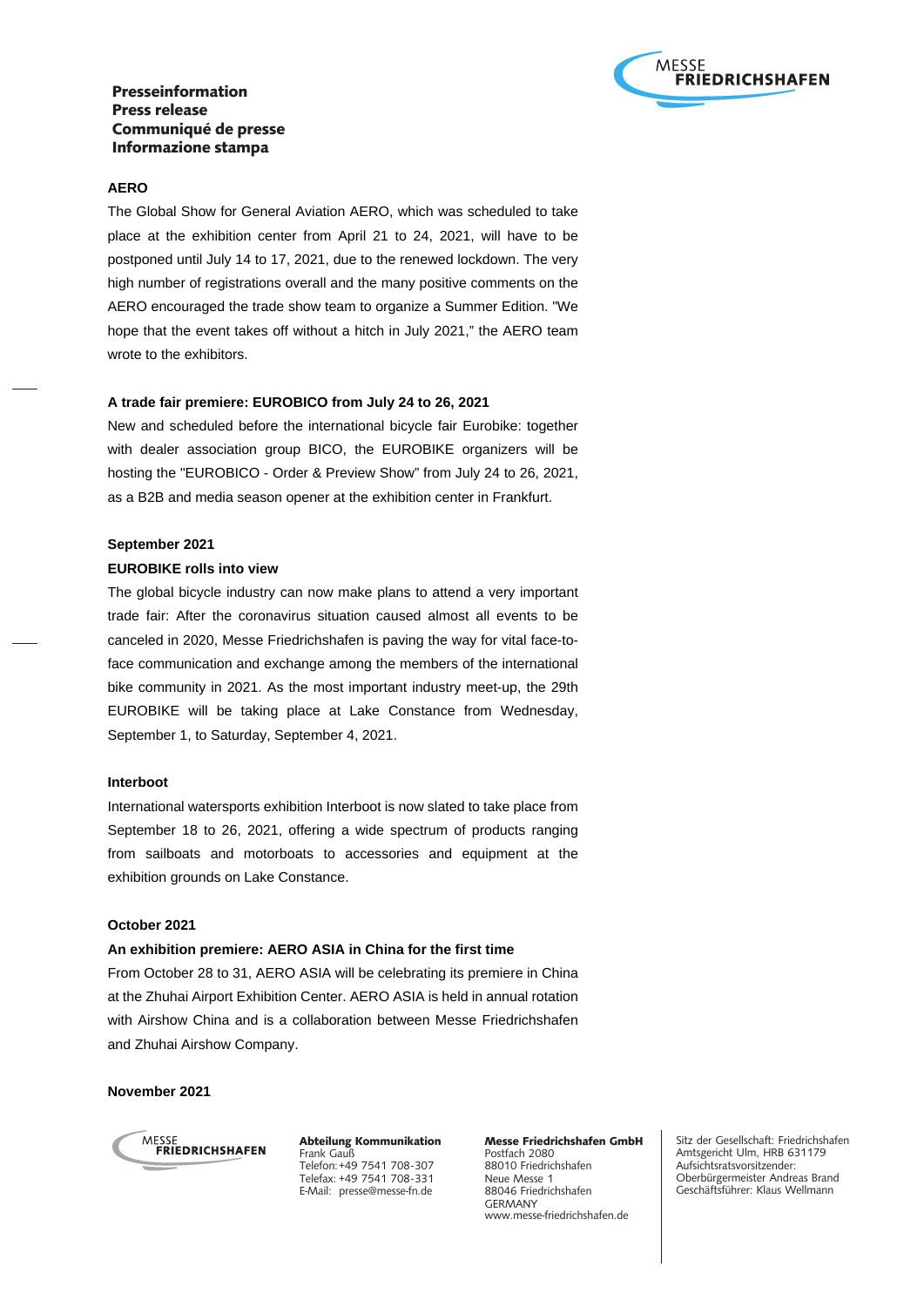

### **A postponed premiere: EUROPEAN ROTORS in Cologne**

It was not possible for the first EUROPEAN ROTORS to take place as planned from November 10 to 12, 2020, with the event instead postponed to November 16 to 18, 2021. The new leading European trade show in the area of Vertical Take Off and Landing (VTOL) will be held in conjunction with the European Helicopter Association (EHA) and the European Union Aviation Safety Agency (EASA).

#### **A new event: trade fair Vertical Pro**

A new annual trade fair by the name of Vertical Pro will have its premiere on November 19 and 20, 2021. The focus of the event, which combines a trade fair and symposium, will be on the topic of height and occupational safety as well as techniques and technologies involving rope and safety systems. Vertical Pro involves realistic product presentations and tests and also addresses issues relating to industry-spanning safety standards. As part of the new event, Messe Friedrichshafen and its partner the German Alpine Association (DAV) will also be sponsoring Halls & Walls, an annual meeting of climbing hall operators.

### **Guest events at the exhibition center in 2021**

June 21: New: COSMETICA: scheduled for June 12 to 13, 2021.

July 21: Firmenlauf/Corporate Challenge Run on July 1, 2021. Trade fair "all about automation" on July 6 and 7, 2021. New: Adventure Southside from July 16 to 18, 2021.

September 21: InterDive from September 23 to 26, 2021.

October 21: international trade fair for plastics processing Fakuma, October 12 to 16, 2021. BODAN in-house exhibition on October 24, 2021. New: gastronomy and catering trade fair Gastro from October 24 to 26, 2021. New: Süddeutsche Erwerbs- und Berufsimkertage/Southern Germany Beekeeper Days from October 29 to 31, 2021.

November 21: Faszination Modellbau/Fascination Model Building, November 5 to 7, 2021. Wedding fair "JA, ich will"/"I do," November 13 and 14, 2021. Haus Bau Energie/House Construction Energy, November 12 to 14, 2021. In planning: Bildungsmesse Bodensee/Lake Constance Education Fair (date still to be determined), NADELWELT/NEEDLE WORLD (scheduled for November 12 to 14, 2021), and the Movera Infoshow (December 14 and 15, 2021). Various areas of the exhibition grounds will be used on a long-term basis in 2021, including space for the Fever Outpatient Clinic, the District Vaccination Center, and the games of the volleyball team VfB



Abteilung Kommunikation Frank Gauß Telefon: +49 7541 708-307 Telefax: +49 7541 708-331 E-Mail: presse@messe-fn.de

Messe Friedrichshafen GmbH Postfach 2080 88010 Friedrichshafen Neue Messe 1 88046 Friedrichshafen GERMANY www.messe-friedrichshafen.de